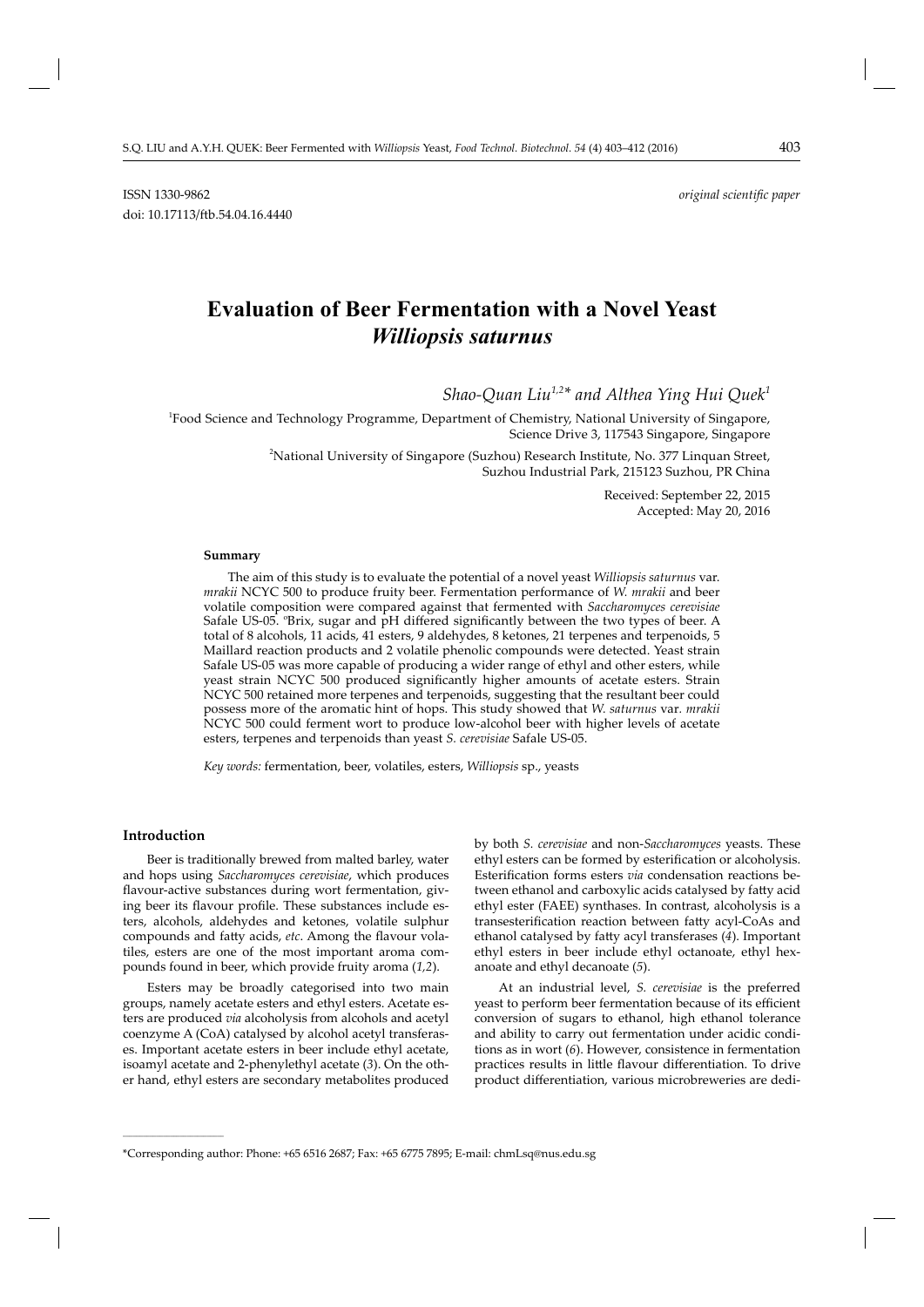cated to the production of specialty beer. Examples include fruit, honey and herb or spiced beer. To boost the fruity aroma in fruit beer, brewers have come up with different methods and styles of brewing by adding fruit (*7*). Fruits can also provide flavours, aromas and colours that cannot be obtained from grains.

The resultant fruit beer often lacks traditional beer flavours (7) so research has been directed at adding fruitiness to beer by enhancing the formation of flavour-active esters with the use of *S. cerevisiae* (*1*) or genetically modified yeasts (4,5). However, given the controversial nature of genetic modification in food application, it would be of interest to impart fruitiness to beer using natural yeasts including non-*Saccharomyces* yeasts.

Non-*Saccharomyces* yeasts such as *Brett anomyces* sp. produce volatile phenols and play important positive roles in the spicy and smoky flavour profiles of specialty beer such as Lambic and Gueuze (*8*). Other non-*Saccharomyces* yeasts such as *Candida* and *Pichia* are well-known in sherry production for their role in oxidising ethanol to acetaldehyde (giving oxidised off-flavour) and have also been reported in mixed culture fermentation of acidic ales (*8*). Nevertheless, non-*Saccharomyces* yeasts can cause damage to beer and wine flavour, depending on the yeast and style of an alcoholic beverage.

One of the non-*Saccharomyces* yeasts that have received much research attention is from the genus *Williopsis*, which includes the saturn-shaped *Williopsis saturnus* (*9*). *W. saturnus* is known to possess high activities for synthesising fruity acetate esters, besides antifungal properties (*10*). Yilmaztekin *et al*. (*11*) studied the growth of *W. saturnus* var. *saturnus* on beet molasses and found that the yeast produced significant amounts of isoamyl acetate. Fermentation studies in sake using *W. saturnus* var*. mrakii*  showed that it was a potent producer of acetate esters (*12,13*).

*Williopsis* yeasts are not usually associated with beer fermentation, but have found potential applications in wine and sake fermentations (*12–14*). Furthermore, the ability of *Williopsis* yeasts to produce esters, especially acetate esters, while producing small amounts of ethanol in wine suggests a feasible way for production of fruity, low-alcohol beer (*14*). Therefore, the aim of this study is to evaluate the potential of *W. saturnus* var. *mrakii* NCYC 500 to produce fruity beer. Fermentation performance of *W. mrakii* NCYC 500 was compared against that of *S. cerevisiae* Safale US-05. Findings of this study could offer a novel biotechnological direction in brewing extra fruity, low-alcohol beer.

## **Materials and Methods**

#### *Yeast strains and culture media*

*Saccharomyces cerevisiae* Safale US-05 (Fermentis Division of S. I. Lesaffre, Marcq-en-Baroeul, France) and *Williopsis saturnus* var*. mrakii* NCYC 500 (National Collection of Yeast Cultures, Norwich, UK) were used in this study. *S. cerevisiae* Safale US-05 was stored in its unopened, new package at 4 °C. *W. saturnus* var. *mrakii* NCYC 500 was grown in malt-peptone-yeast extract-glucose broth (pH=5) consisting of (in %, by mass per volume): glucose 2, bacteriological peptone 0.25, malt extract 0.25 and yeast extract 0.25. Precultures were prepared by incubating the yeast in the same broth at 25 °C for 48 h. Strain NCYC 500 with 20 % glycerol was maintained at  $-80$  °C prior to use. Potato dextrose agar (PDA, 39 g/L; Oxoid, Basingstoke, Hampshire, UK) was used for enumeration.

#### *Wort preparation*

Wort was prepared by dissolving 1.1 L of Light Malt Extract (Coopers Brewery, Regency Park, Australia) in 6 L of water. A mass of 450 g of milled specialty malt (150 g of Carapils, 150 g of Crystal 10L and 150 g of Aromatic; Briess Malt & Ingredients Co., Chilton, WI, USA) was steeped in 1.5 L of water at 70 °C for 30 min for extraction of flavour compounds from the grains. The extract was then added to the dissolved malt extract to make up 8 L of solution, which was boiled for 60 min. Once hot break had occurred, 113 g of glucose (brewing sugar) were mixed into the wort. Then, kettle hopping was carried out. At 60 min before the end of boiling, 14 g of Cascade hop pellets (iBrew, Schaumburg, IL, USA) were added to the wort. At 5 min before the end of boiling, 7 g of Perle hop pellets (iBrew) were added. After boiling, cold distilled water (Ice Mountain, Singapore) was added to the remaining wort to make up to 5 L. The wort was then rapidly cooled down. Cooled wort was then bottled into 240--mL bottles and stored at 4 °C. Before inoculation, the wort was centrifuged (29 703×*g*, 3-18K centrifuge; Sigma Laborzentrifugen GmbH, Osterode am Harz, Germany) for 15 min and the supernatant was collected. Sterile filtration was carried out *via* peristaltic pumping of wort through a sterile  $0.65$ - $\mu$ m filter and then a sterile  $0.45$ - $\mu$ m filter.

#### *Fermentation conditions*

Triplicate fermentations were carried out in 500-mL sterile conical flasks (plugged with cotton wool, then wrapped in aluminium foil and parafilm) containing 400 mL of sterile wort at 21 °C. Inoculation conditions were as follows. For Safale US-05 strain, yeast cream was prepared following manufacturer's instructions: 0.92 g of dry yeast was reconstituted in 10 times its mass in wort (8 mL). Yeast cream was then inoculated at 0.5 %, by volume (equivalent to approx.  $10^7$  CFU/mL). A preculture of NCYC 500 strain grown for 48 h in nutrient broth was inoculated at 1 %, by volume (equivalent to approx.  $10^5$ CFU/mL). Fermentation was carried out statically for 14 days.

#### *Measurement of pH and °Brix*

The total soluble solids (°Brix) and pH were measured using a refractometer (ATAGO Co., Ltd, Tokyo, Japan) and a pH meter (Metrohm, Zofingen, Switzerland), respectively.

#### *Analysis of sugars and organic acids*

Sugars were separated and quantified using a Shimadzu UFLC (Shimadzu, Kyoto, Japan) equipped with a Pinnacle II amino column (150 mm×4.6 mm; Restek, Bellefonte, PA, USA). The mobile phase consisted of acetoni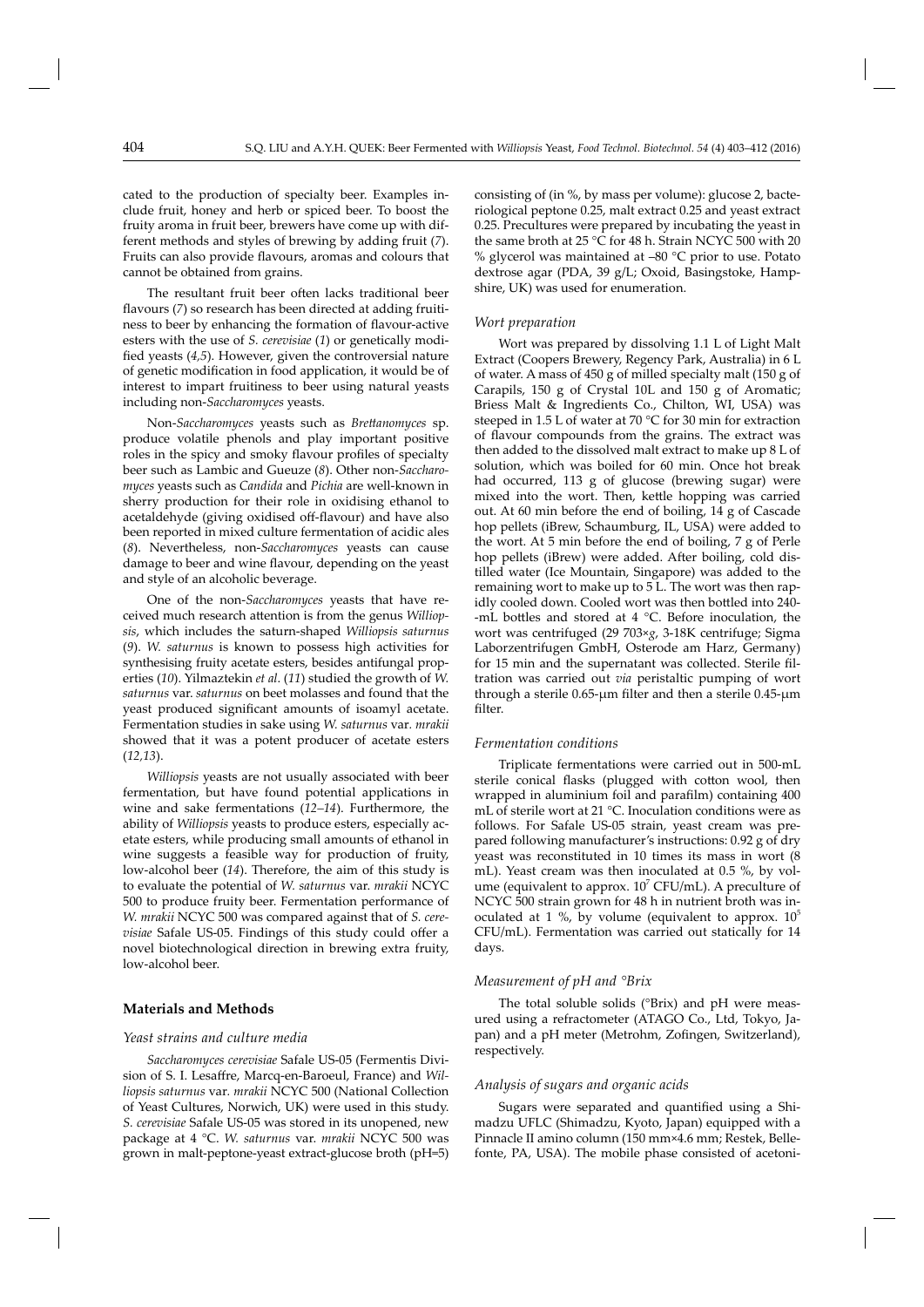trile and water (80:20) that was sonicated for 30 min before use. Elution was carried out at 40 °C with flow rate of 1 mL/min (isocratic mode). An evaporative light-scattering detector (ELSD; Shimadzu, Kyoto, Japan) was used as the detector.

Organic acids were determined by a Shimadzu UFLC (same as above), using a Supelcogel C-610H column (Supelco, Bellefonte, PA, USA). A photodiode array detector at UV spectrum (210 nm) was used. The mobile phase contained 0.1 % (by volume) sulphuric acid that was sonicated for 30 min before use. Elution was carried out at 40 °C with flow rate of 0.4 mL/min(isocratic mode).

#### *Volatile analysis by HS-SPME-GC-MS⁄FID*

Volatiles were analysed using headspace (HS) solid- -phase microextraction (SPME) and a Carboxen/PDMS fibre (85 μm; Supelco, Sigma-Aldrich, Barcelona, Spain). This was coupled with gas chromatograph-mass spectrometer (GC-MS) and flame ionisation detector (FID) (Agilent Technologies, Santa Clara, CA, USA). Sample size was 5 mL (with pH adjusted to 2.5 using 1 M HCl). Each sample was extracted by HS-SPME at 60 °C for 50 min using 250-rpm agitation. Thermal desorption of the fibre was carried out at the injection port of Agilent 7890A gas chromatograph (Agilent Technologies) coupled to Agilent 5975C triple-axis MS at 250 °C for 3 min. Elution and separation of compounds were carried out with helium as the carrier gas in a capillary column (Agilent DB- -FFAP) with dimensions of 60 m×0.25 mm i.d. The column had a  $0.25$ - $\mu$ m coating of polyethylene glycol modified with nitroterephthalic acid. Oven temperature was held at 50 °C for 5 min before a gradual increase of 5 °C per min until 230 °C, which was held for 30 min. Volatiles were identified by comparing their mass spectra with NIST08 Mass Spectral Library (*15*) and Wiley 275 Library (16). Identification of volatiles was verified using standard compound and/or linear retention indices (LRI).

#### *Statistical analysis*

Data collected from triplicate fermentations were subjected to statistical analysis. To compare values, analysis of variance (ANOVA) using Microsoft Office Excel (Microsoft, Redmond, WA, USA) was used. If the p-value was below 0.05, differences were deemed statistically significant.

### **Results and Discussion**

#### *Yeast growth, total soluble solids and pH changes*

The two yeasts showed significant differences in terms of growth, total soluble solid content (°Brix) and pH changes (Fig. 1). *S. cerevisiae* Safale US-05 reached the maximum cell count on day 2 at  $4.44 \cdot 10^7$  CFU/mL. The maximum *W. saturnus* var. *saturnus* NCYC 500 cell count of 2.26 $\cdot$ 10<sup>7</sup> CFU/mL was reached on day 6 (Fig. 1a). The total soluble solid content reduced only slightly in the beer fermented with NCYC 500 strain relative to that of the beer fermented with Safale US-05 strain; the latter total soluble solid content decreased from 13.8 to 5.9 % by day 6 (Fig. 1b). The pH decrease in the beer fermented



 **Fig. 1.** Changes in: a) growth of yeasts, b) total soluble solids, and c) pH during ale beer fermentation by yeasts *S. cerevisiae*  Safale US-05 (diamond) and *W. saturnus* var*. mrakii* NCYC 500 (square)

with NCYC 500 strain was more gradual than that of the beer fermented with Safale US-05 strain; the latter pH decreased markedly from day 0 to day 2 (Fig. 1c).

Other researchers have also observed the comparatively slower growth rates of *Williopsis* yeasts (*17,18*). It has been shown that the intensity of fermentation (defined as the average number of days elapsing between inoculation of the glucose fermentation tube and the reduction of gas volume in the insert) with *W. saturnus* var. *mrakii* takes about 5 days (*19*). Thus, growth of NCYC 500 strain observed here corresponded to that reported for this yeast.

#### *Sugar utilisation*

Safale US-05 strain utilised glucose, fructose and sucrose rapidly by day 2 (Figs. 2a–c). This corresponded to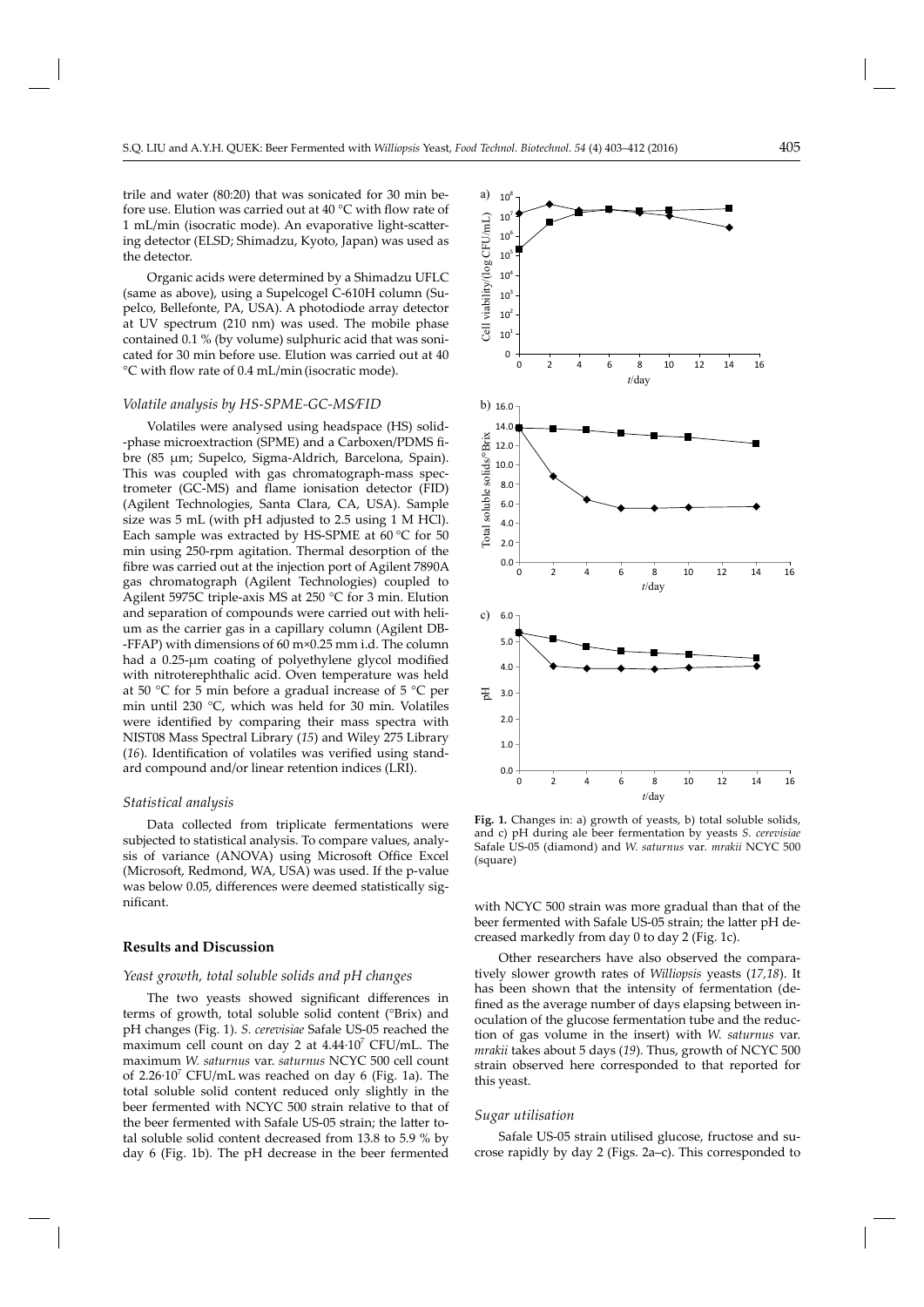

**Fig. 2.** Changes of: a) glucose, b) fructose, c) sucrose and d) maltose concentrations during ale beer fermentation by yeasts *S. cerevisiae* Safale US-05 (diamond) and *W. saturnus* var*. mrakii* NCYC 500 (square)

the large decreases in °Brix, pH and maximal growth of Safale US-05 strain from day 0 to day 2, indicating the efficient fermentation of these sugars by the yeast. On the other hand, the utilisation of these sugars by NCYC 500 strain was much slower, with glucose being preferred but with few disaccharides being fermented. Maltose utilisation by Safale US-05 strain was the slowest amongst the four sugars (Fig. 2d), with only about half of the sugar being utilised by day 2 as opposed to the virtually complete utilisation of the other three sugars by the yeast during that time.

Utilisation of sugars by *S. cerevisiae* is well-studied with easily fermentable monosaccharides such as p-fructose and p-glucose, which are utilised first (20). *Williopsis* yeasts have also been reported to be glucophillic, consuming glucose faster than fructose (*11*). Sucrose was depleted by Safale US-05 strain by day 2 (Fig. 2c). It is not transported into the yeast cell but it is hydrolysed by invertase into fructose and glucose in the periplasmic space (*21*). Also, sucrose may be broken down *via* acid hydrolysis into the monosaccharides followed by intracellular utilisation. Unlike Safale US-05, the wort fermented by NCYC 500 strain had a high content of residual sucrose, likely due to its weak fermentative ability.

Utilisation of maltose by *S. cerevisiae* was slower than of fructose or glucose. This could be due to catabolite repression by glucose, which represses maltase gene expression (*22*). Fermentation of maltose with NCYC 500 strain was not significant (Fig. 2d). Non-utilisation of maltose is apparently characteristic of *Williopsis saturnus* 

yeasts (*23*). Maltose is a quantitatively dominant sugar in wort and its utilisation (or lack of) has a direct influence on the alcohol content in the final beer, as shown in this study.

#### *Organic acid metabolism*

Among the organic acids in beer fermented by Safale US-05 strain, those that showed significant increases in concentration were pyruvic, α-ketoglutaric, lactic and acetic acids (Fig. 3). When using NCYC 500 strain, the pyruvic and acetic acid concentrations increased significantly. The concentration of the remaining acids stayed relatively constant (Fig. 3).

Pyruvic acid concentration increased significantly in the beer fermented with Safale US-05 strain (Fig. 3a). The beer fermented with NCYC 500 strain also showed an increase in pyruvic acid concentration, but it was not as significant. In both yeasts, the increase in pyruvic acid concentration was due to the Embden-Meyerhof pathway, which converts available sugars into pyruvic acid, yielding adenosine triphosphate (ATP). Fermentation rate by Safale US-05 was much faster than by NCYC 500 strain, which might explain why pyruvic acid concentration in the Safale US-05-fermented beer increased significantly by day 2, while there was a much more gradual increase in pyruvic acid concentration in the beer fermented with NCYC 500. In addition, the higher concentration of pyruvic acid in the beer fermented with Safale US-05 could also be because *S. cerevisiae* carries out anaerobic fermentation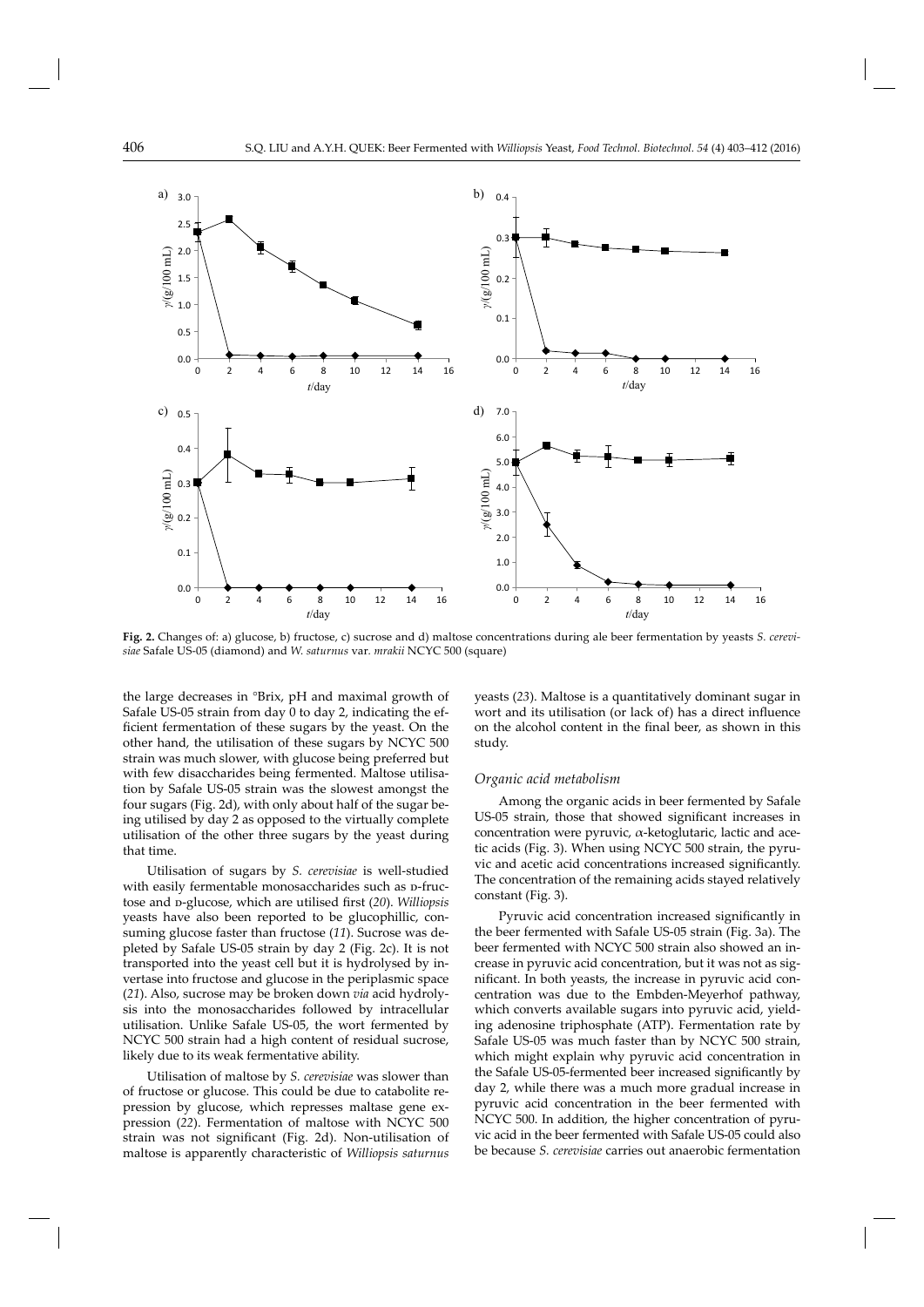

**Fig. 3.** Changes of major organic acid: a) pyruvic, b) α-ketoglutaric, c) lactic and d) acetic acid concentrations during ale beer fermentation by *S. cerevisiae* Safale US-05 (diamond) and *W. saturnus* var*. mrakii* NCYC 500 (square)

while *W. saturnus* var. *mrakii* is more oxidative. Thus, oxidative respiration would result in a lower concentration of pyruvic acid being excreted into the medium by NCYC 500 strain.

The initial concentration of  $\alpha$ -ketoglutaric acid was low (Fig. 3b). In the beer fermented with Safale US-05 strain, α-ketoglutaric acid concentration increased. In the beer fermented with NCYC 500 strain, α-ketoglutaric acid concentration showed minor fluctuations.  $α$ -Ketoglutaric acid is synthesised from the Krebs cycle or from amino acid catabolism and is a minor organic acid found in beer (*24*). Thus, it was expected that in the beer fermented with Safale US-05 the increase of the concentration of this acid was greater because amino acid catabolism was more extensive in *S. cerevisiae* than in NCYC 500 strain (data not shown).

Lactic acid concentration increased slightly throughout fermentation in the beer fermented with Safale US-05 (Fig. 3c). In the beer fermented with NCYC 500 strain, there were minor fluctuations in lactic acid concentration. Strain NCYC 500, being more oxidative, would likely carry out little, or none at all, anaerobic conversion of pyruvic to lactic acid, which might explain the insignificant concentration of lactic acid in the beer fermented with NCYC 500.

Acetic acid concentration in the beer fermented with both types of yeast increased, with the production rate being higher by NCYC-500 than by Safale US-05 (Fig. 3d). However, the final concentration of acetic acid was a little higher in the beer fermented with Safale US-05 (870 mg/L)

than in the beer fermented with NCYC 500 (800 mg/L). Acetic acid can be formed in *S. cerevisiae* by the oxidation of acetaldehyde, an intermediate in the alcoholic fermentation pathway, and co-reduction of  $NAD<sup>+</sup>$  catalysed by aldehyde dehydrogenase. The oxidation of acetaldehyde to acetic acid acts as a redox sink for anabolic and physiological stress reactions. Pyruvic acid can also be reabsorbed by the yeast and metabolised to acetate (*25*). Excess acetic acid is secreted into the fermentation medium (*26*). Acetic acid is not desired in alcoholic beverages as it can impart a sour vinegary off -odour if its concentration is too high. Since the flavour threshold of acetic acid in beer is 130 mg/L, the detected concentrations of acetic acid in the two beers could impart a vinegary odour, although this was not discernible organoleptically in informal sensory evaluation by sniffing.

#### *Changes in volatile composition*

A total of 8 alcohols, 11 acids, 41 esters, 9 aldehydes, 8 ketones, 21 terpenes and terpenoids, 5 Maillard reaction products (furans, pyrans and pyrroles) and 2 volatile phenolic compounds were detected in the beer samples. Selected major volatiles in wort and beer are presented in Table 1.

The biggest group of volatiles detected in the beer samples were esters (Table 1). Fermentation altered the volatile composition of wort drastically, with a large variety of esters reduced or produced *via* the yeast metabolism. Ethyl and acetate esters were the two most significant types of esters detected.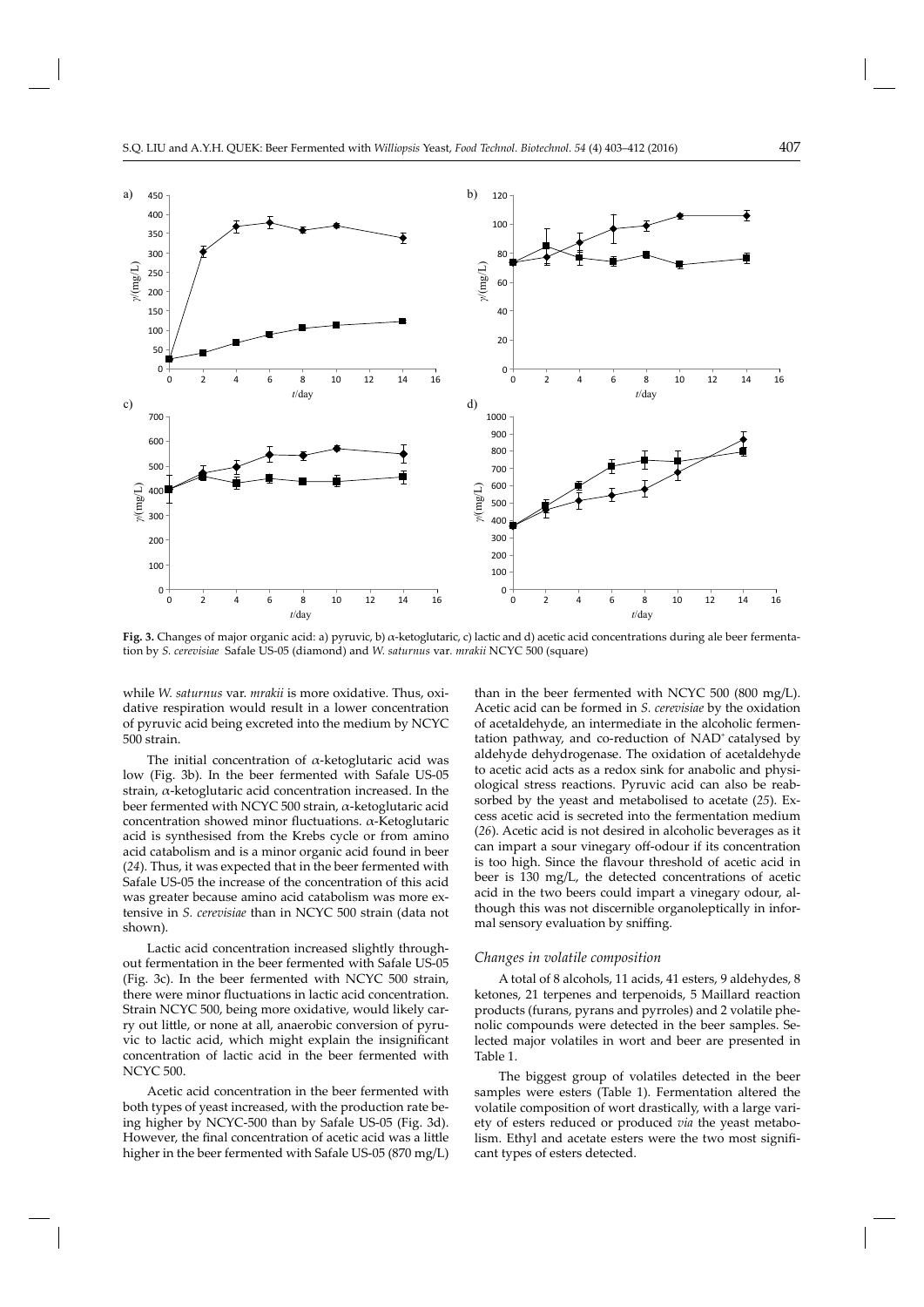| Compound                    | RI   | Wort                       |          | Beer fermented<br>with Safale US-05 |          | Beer fermented<br>with NCYC 500 |          | Organoleptic properties     |
|-----------------------------|------|----------------------------|----------|-------------------------------------|----------|---------------------------------|----------|-----------------------------|
|                             |      | Peak area                  | $RPA/\%$ | Peak area                           | $RPA/\%$ | Peak area                       | $RPA/\%$ |                             |
| Acids                       |      |                            |          |                                     |          |                                 |          |                             |
| Acetic                      | 1464 | $(2.2 \pm 0.3)^a$          | 1.2      | $(4.8 \pm 0.2)^{b}$                 | 0.1      | $(7.4 \pm 0.4)^c$               | 0.7      | Sour, vinegar               |
| Isobutanoic                 | 1576 | $(0.6 \pm 0.1)^a$          | 0.3      | $(1.2\pm0.3)^{a}$                   | 0.03     | $(0.5 \pm 0.1)^a$               | 0.04     | Acidic, unpleasant          |
| Hexanoic                    | 1855 | $(0.6 \pm 0.0)^a$          | 0.3      | $(4.5 \pm 0.7)^{b}$                 | 0.1      | $(1.6 \pm 0.1)^a$               | 0.2      | Sour, fatty, cheesy         |
| Octanoic                    | 2068 | $(1.8\pm0.4)^a$            | 1.0      | $(28.2 \pm 6.5)^{b}$                | 0.7      | $(3.6 \pm 0.1)^a$               | 0.3      | Fatty, rancid, cheesy       |
| Decanoic                    | 2282 | $(0.6 \pm 0.1)^a$          | 0.3      | $(9.2\pm2.9)^{b}$                   | 0.2      | $(1.2\pm0.1)^a$                 | 0.1      | Rancid, sour, fatty         |
| Benzoic                     | 2463 | $(0.2 \pm 0.1)^a$          | 0.1      | $(0.8\pm0.1)^{b}$                   | 0.02     | $(0.2 \pm 0.0)^a$               | 0.02     | Faint, balsam               |
| Alcohols                    |      |                            |          |                                     |          |                                 |          |                             |
| Ethanol                     | 946  | $(8.1 \pm 0.3)^a$          | 4.3      | $(3052 \pm 133)^{b}$                | 77.4     | $(604\pm33)^c$                  | 57.0     | Alcoholic, ethereal         |
| Isobutanol                  | 1084 | n.d.                       | 0.0      | $(8.9 \pm 0.3)^a$                   | 0.2      | $(5.2 \pm 0.2)^{b}$             | 0.5      | Ethereal, winey             |
| Active amyl alcohol         | 1211 | $(0.8\pm0.2)$ <sup>a</sup> | 0.4      | n.d.                                | 0.0      | $(7.1 \pm 0.5)^{b}$             | 0.7      | Pungent, fermented          |
| Isoamyl alcohol             | 1214 | $(4.3 \pm 0.2)^{a}$        | 2.3      | $(25.4 \pm 5.4)^{b}$                | 0.6      | $(44.7 \pm 4.1)^c$              | 4.2      | Fusel, alcoholic, fruity    |
| Hexanol                     | 1359 | $(0.67 \pm 0.01)^a$        | 0.4      | $(0.21 \pm 0.02)^{b}$               | 0.01     | $(0.8 \pm 0.1)^a$               | 0.07     | Pungent, fusel oil, fruity  |
| 2-Phenethyl alcohol         | 2027 | n.d.                       | 0.0      | $(56.3 \pm 3.8)^a$                  | 1.4      | $(1.1\pm0.0)^{b}$               | 0.1      | Floral, rose, honey         |
| Aldehydes                   |      |                            |          |                                     |          |                                 |          |                             |
| Acetaldehyde                | 761  | n.d.                       | 0.0      | $9.7 \pm 0.4$                       | 0.3      | n.d.                            | 0.0      | Pungent, ethereal, fruity   |
| 3-Methylbutanal             | 929  | $9.0 \pm 0.6$              | 4.8      | n.d.                                | 0.0      | n.d.                            | 0.0      | Ethereal, chocolate, peach  |
| Hexanal                     | 1067 | $0.91 \pm 0.07$            | 0.5      | n.d.                                | 0.0      | n.d.                            | 0.0      | Fresh, green, fatty         |
| Nonanal                     | 1390 | n.d.                       | 0.0      | $(1.7\pm0.2)^{a}$                   | 0.04     | $(0.81 \pm 0.04)^{b}$           | 0.1      | Fatty, orange peel          |
| Benzaldehyde                | 1543 | $(2.7 \pm 0.2)^{a}$        | 1.5      | $(4.3 \pm 0.2)^{b}$                 | 0.1      | $(4.0\pm0.2)^{b}$               | 0.4      | Almond, cherry              |
| (E)-2-Decenal               | 1655 | n.d.                       | 0.0      | $(0.36 \pm 0.02)^a$                 | 0.01     | $(0.29 \pm 0.03)^{b}$           | 0.03     | Waxy, coriander             |
| 2-Phenylacetaldehyde        | 1665 | $1.8 \pm 0.0$              | $1.0\,$  | n.d.                                | 0.0      | n.d.                            | 0.0      | Green, floral, honey        |
| o-Tolualdehyde              | 1673 | n.d.                       | 0.0      | $(1.7\pm0.2)^{a}$                   | 0.04     | $(4.9\pm0.1)^{b}$               | 0.5      | Cherry                      |
| m-Tolualdehyde              | 1673 | $6.0 \pm 0.2$              | 3.2      | n.d.                                | 0.0      | n.d.                            | 0.0      | Sweet, cherry               |
| Esters                      |      |                            |          |                                     |          |                                 |          |                             |
| Methyl heptanoate           | 1277 | $0.24 \pm 0.02$            | 0.1      | n.d.                                | 0.0      | n.d.                            | 0.0      | Sweet, fruity               |
| Methyl 4-methyl-2-hexenoate | 1329 | n.d.                       | 0.0      | $(0.55 \pm 0.06)^a$                 | 0.01     | $(2.7 \pm 0.1)^{b}$             | 0.3      | Sweet, fruity               |
| Ethyl propionate            | 958  | $3.7 \pm 0.2$              | 2.0      | n.d.                                | 0.0      | n.d.                            | 0.0      | Sweet, grape, winey         |
| Ethyl butanoate             | 1034 | n.d.                       | 0.0      | $(5.6 \pm 0.4)^a$                   | 0.14     | $(3.4\pm0.1)^{b}$               | 0.3      | Fruity, pineapple           |
| Ethyl hexanoate             | 1216 | n.d.                       | 0.0      | $42.4 \pm 7.5$                      | 1.1      | n.d.                            | $0.0\,$  | Sweet, fruity, pineapple    |
| Ethyl octanoate             | 1435 | $(1.6 \pm 0.3)^{a}$        | $0.9\,$  | $(383\pm6.0)^{b}$                   | 9.7      | $(3.05 \pm 0.02)^a$             | 0.3      | Fruity, wine, sweet         |
| Ethyl decanoate             | 1643 | $(2.2 \pm 0.8)^{a}$        | 1.2      | $(182{\pm}41.5)^{b}$                | 4.6      | $(5.46 \pm 0.05)^{a}$           | $0.5\,$  | Sweet, fruity, apple, grape |
| Ethyl 9-decenoate           | 1694 | $(0.5 \pm 0.1)^a$          | $0.2\,$  | $(45.1\pm8.9)^{b}$                  | 1.1      | $(0.28 \pm 0.03)^a$             | 0.03     | Fruity, fatty               |
| Ethyl laurate               | 1850 | $(0.4 \pm 0.2)^{a}$        | 0.2      | $(16.7\pm5.6)^{b}$                  | $0.4\,$  | $(3.0 \pm 0.2)^a$               | 0.3      | Sweet, waxy, soapy          |
| Isobutyl isobutanoate       | 1070 | $(7.3 \pm 0.1)^a$          | 3.9      | n.d.                                | $0.0\,$  | $(0.44\pm0.03)^{b}$             | 0.04     | Pineapple, tropical         |
| Isobutyl 2-methylbutanoate  | 1148 | $0.29 \pm 0.04$            | 0.2      | n.d.                                | $0.0\,$  | n.d.                            | $0.0\,$  | Sweet, fruity               |
| Isoamyl propionate          | 1165 | $(4.6 \pm 0.1)^a$          | 2.4      | n.d.                                | $0.0\,$  | $(3.3 \pm 0.2)^{b}$             | 0.3      | Sweet, fruity, pineapple    |
| Amyl isobutanoate           | 1170 | $1.5 \pm 0.1$              | $0.8\,$  | n.d.                                | $0.0\,$  | n.d.                            | 0.0      | Fruity, apricot, pineapple  |
| 2-Methylbutyl isobutanoate  | 1172 | $8.0 + 0.1$                | 4.3      | n.d.                                | $0.0\,$  | n.d.                            | 0.0      | Fruity, ethereal            |
| Isoamyl octanoate           | 1455 | n.d.                       | $0.0\,$  | $0.49 \pm 0.02$                     | 0.01     | n.d.                            | 0.0      | Sweet, pineapple, coconut   |
| Propyl octanoate            | 1516 | n.d.                       | $0.0\,$  | $0.66 \pm 0.06$                     | 0.02     | n.d.                            | 0.0      | Coconut, cacao, gin         |
| 2-Methylbutyl octanoate     | 1660 | n.d.                       | $0.0\,$  | $2.6 \pm 0.5$                       | $0.07\,$ | n.d.                            | 0.0      | Apple, fruity               |
| Propyl decanoate            | 1725 | n.d.                       | $0.0\,$  | $0.22 \pm 0.05$                     | $0.01\,$ | n.d.                            | 0.0      | Fruity, fatty, green        |
| Isobutyl decanoate          | 1760 | n.d.                       | $0.0\,$  | $0.30 \pm 0.07$                     | $0.01\,$ | n.d.                            | $0.0\,$  | Brandy, apricot, cognac     |
| Isoamyl decanoate           | 1867 | n.d.                       | 0.0      | $1.3 \pm 0.2$                       | 0.03     | n.d.                            | 0.0      | Fruity, sweet               |

Table 1. Selected major volatile compounds (GC-FID peak area·10°) and their relative peak areas (RPA) identified in wort and beer fermented with *S. cerevisiae* Safale US-05 or *W. saturnus* var. *mrakii* NCYC 500 after 14 days of fermentation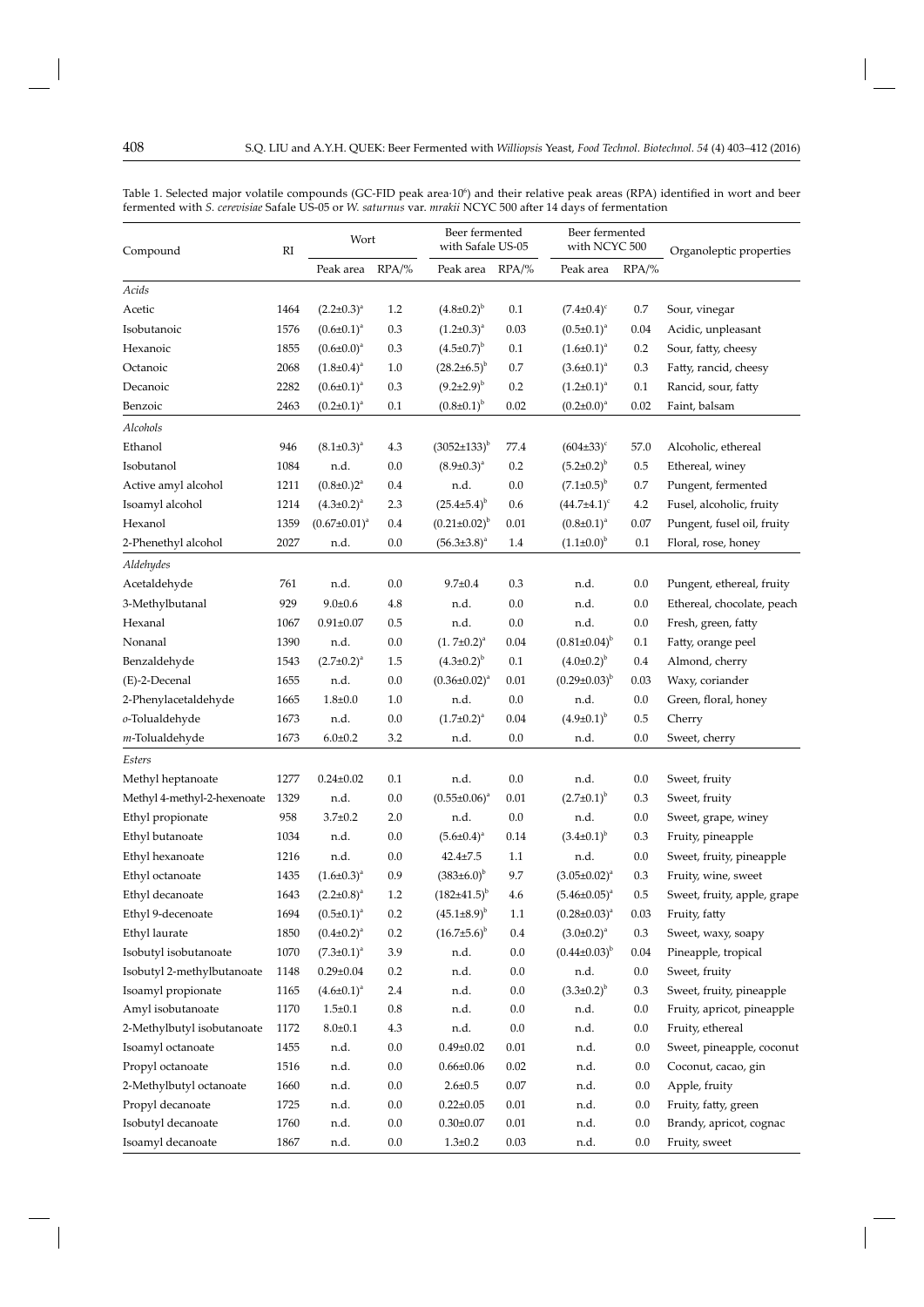#### Table 1. – continued

| Compound                 | R1   | Wort                  |           | Beer fermented<br>with Safale US-05 |          | Beer fermented<br>with NCYC 500 |          | Organoleptic properties                  |
|--------------------------|------|-----------------------|-----------|-------------------------------------|----------|---------------------------------|----------|------------------------------------------|
|                          |      | Peak area             | $RPA/\%$  | Peak area RPA/%                     |          | Peak area                       | $RPA/\%$ |                                          |
| Ethyl acetate            | 905  | $(19.7 \pm 0.7)^a$    | 10.42     | $(14.7 \pm 0.9)^a$                  | 0.4      | $(155±9)^{b}$                   | 14.6     | Ethereal, fruity, sweet,<br>weedy, green |
| Isobutyl acetate         | 1015 | n.d.                  | 0.0       | n.d.                                | 0.0      | $3.8 \pm 0.3$                   | 0.4      | Sweet, fruity, ethereal                  |
| Isoamyl acetate          | 1095 | $(45.8 \pm 1.0)^a$    | 24.3      | $(7.8 \pm 0.6)^{b}$                 | 0.2      | $(148\pm14.5)^c$                | 14.0     | Sweet, fruity, banana                    |
| 2-Phenylethyl acetate    | 1832 | $(0.8 \pm 0.0)^a$     | 0.4       | $(2.9 \pm 0.5)^{a}$                 | 0.07     | $(12.9\pm1.8)^{b}$              | 1.2      | Floral, rose, sweet                      |
| Ketones                  |      |                       |           |                                     |          |                                 |          |                                          |
| 4-Methyl-2-pentanone     | 1012 | $3.2 \pm 0.1$         | 1.7       | n.d.                                | 0.00     | n.d.                            | 0.00     | Sharp, green, fruity                     |
| 2-Octanone               | 1280 | $(0.37 \pm 0.03)^a$   | 0.2       | n.d.                                | 0.00     | $(0.16 \pm 0.01)^{b}$           | 0.01     | Earthy, woody                            |
| 6-Methyl-5-hepten-2-one  | 1338 | $(1.05 \pm 0.04)^a$   | 0.6       | $(0.34 \pm 0.05)^{b}$               | 0.01     | $(0.220 \pm 0.004)^{b}$         | 0.02     | Mushroom, blackcurrant                   |
| 2-Nonanone               | 1389 | $(2.1 \pm 0.3)^a$     | 1.1       | $(0.41\pm0.08)^{b}$                 | 0.01     | n.d.                            | 0.00     | Fruity, sweet, waxy                      |
| Maillard products        |      |                       |           |                                     |          |                                 |          |                                          |
| 2-Acetylpyrrole          | 1996 | $(0.11 \pm 0.01)^a$   | 0.06      | $(0.17 \pm 0.02)^{b}$               | 0.00     | $(0.150\pm0.004)^{b}$           | 0.01     | Musty, nutty                             |
| Furfural                 | 1481 | $(9.6 \pm 0.3)^a$     | 5.1       | $(0.53 \pm 0.05)^{b}$               | 0.01     | $(1.69 \pm 0.04)^c$             | 0.2      | Sweet, caramellic                        |
| 2-Acetylfuran            | 1523 | $(0.50 \pm 0.07)^a$   | 0.3       | $(0.23 \pm 0.02)^{b}$               | 0.01     | $(0.67 \pm 0.04)^c$             | 0.06     | Sweet, caramel, coffee                   |
| Phenolic compounds       |      |                       |           |                                     |          |                                 |          |                                          |
| 4-Vinyl-2-methoxy-phenol | 2225 | $(0.080 \pm 0.004)^a$ | 0.04      | $(0.15 \pm 0.02)^{b}$               | 0.00     | $(0.100 \pm 0.002)^a$           | 0.01     | Spicy, clove, smoky                      |
| 2,4-di-tert-Butylphenol  | 2322 | $(0.90 \pm 0.02)^a$   | 0.48      | $(0.22 \pm 0.02)^{b}$               | 0.01     | $(0.49 \pm 0.01)^c$             | 0.05     | Phenolic                                 |
| Dimethyl disulfide       | 1061 | $1.17 \pm 0.04$       | 0.62      | n.d.                                | 0.00     | n.d.                            | 0.00     | Sulfurous, cabbage                       |
| Terpenes and terpenoids  |      |                       |           |                                     |          |                                 |          |                                          |
| $\alpha$ -Phellandrene   | 1126 | $1.6 \pm 0.2$         | 0.8       | n.d.                                | 0.00     | n.d.                            | 0.00     | Citrus, green                            |
| Sabinene                 | 1128 | $(0.6 \pm 0.1)^a$     | 0.3       | $(0.26 \pm 0.05)^{b}$               | 0.01     | $(1.79 \pm 0.01)^c$             | 0.17     | Woody, citrus                            |
| $\alpha$ -Terpinene      | 1142 | $(0.40\pm0.05)^{a}$   | 0.2       | $(0.15 \pm 0.02)^{b}$               | 0.00     | $(0.38 \pm 0.01)^a$             | 0.04     | Citrusy, woody                           |
| Limonene                 | 1161 | n.d.                  | 0.0       | $(0.39 \pm 0.07)^a$                 | 0.01     | $(0.45 \pm 0.15)^a$             | 0.04     | Citrus, fresh, sweet                     |
| cis-Ocimene              | 1208 | $1.2 \pm 0.4$         | 0.6       | n.d.                                | 0.00     | n.d.                            | 0.00     | Citric, floral, sweet                    |
| trans-β-Ocimene          | 1229 | $(0.93 \pm 0.05)^{a}$ | 0.5       | $(0.33 \pm 0.11)^{b}$               | 0.01     | $(0.66 \pm 0.05)^c$             | 0.06     | Sweet, herbal                            |
| $p$ -Cymene              | 1253 | n.d.                  | 0.0       | $(0.20 \pm 0.07)^{a}$               | 0.00     | $(0.68 \pm 0.06)^{b}$           | 0.06     | Fresh, citrus, woody                     |
| $\alpha$ -Terpinolene    | 1262 | $(0.37 \pm 0.04)^a$   | 0.2       | n.d.                                | 0.00     | $(0.24 \pm 0.02)^{b}$           | 0.02     | Fresh, woody, citrus                     |
| Linalool oxide           | 1448 | $(0.27 \pm 0.05)^a$   | 0.14      | n.d.                                | 0.00     | $(0.130\pm0.003)^{b}$           | 0.01     | Floral, herbal, green                    |
| Linalool                 | 1550 | $(14.8 \pm 0.3)^a$    | 7.9       | $(0.99 \pm 0.11)^{b}$               | 0.03     | $(10.9 \pm 0.2)^c$              | 1.03     | Citrus, floral, waxy                     |
| β-Caryophyllene          | 1597 | $0.33 \pm 0.05$       | 0.2       | n.d.                                | 0.00     | n.d.                            | 0.00     | Sweet, woody, clove                      |
| 4-Terpineol              | 1611 | $(0.65 \pm 0.03)^a$   | 0.4       | n.d.                                | 0.00     | $(0.17 \pm 0.01)^{b}$           | 0.02     | Woody, mentholic, citrus                 |
| Citronellyl acetate      | 1664 | n.d.                  | $0.0\,$   | $(0.65 \pm 0.01)^a$                 | 0.02     | $(0.43 \pm 0.02)^{b}$           | 0.04     | Floral, green, rose, citrus              |
| $\alpha$ -Terpineol      | 1710 | $(1.46 \pm 0.08)^a$   | $\rm 0.8$ | $(0.44\pm0.05)^{b}$                 | $0.01\,$ | $(0.96 \pm 0.05)^c$             | 0.09     | Pine, citrus, floral                     |
| $\alpha$ -Selinene       | 1730 | $0.12 \pm 0.04$       | $0.07\,$  | n.d.                                | $0.00\,$ | n.d.                            | 0.00     | Amber                                    |
| Geranyl acetate          | 1762 | n.d.                  | $0.0\,$   | n.d.                                | $0.00\,$ | $0.44 \pm 0.05$                 | 0.04     | Floral, rose, green                      |
| trans-β-Damascenone      | 1835 | $(1.83 \pm 0.09)^a$   | $1.0\,$   | $(0.56 \pm 0.03)^{b}$               | $0.01\,$ | $(1.38 \pm 0.08)^c$             | 0.13     | Apple, rose, honey                       |

Statistical analysis at 95 % confidence level with same letters in superscript indicates no significant difference;

RI=experimentally determined retention index on the DB-FFAP column, relative to C5–C40 hydrocarbons; n.d.=not detected

In the wort, there were only a few ethyl esters detected. However, Safale US-05 strain produced a wider variety of ethyl esters in higher concentrations relative to NCYC 500 strain after fermentation. Major ethyl esters were ethyl octanoate, decanoate, 9-decenoate and laurate. Fatty acid ethyl esters are secondary metabolites produced by *S. cerevisiae* (4). Esterification of the medium-chain fatty acids that are thought to be toxic to yeast can be considered as a

means to allow the diffusion of these toxic compounds out of the cell (4). In terms of flavour, ethyl octanoate with a very low detection threshold is expected to contribute significantly to the desired fruity aspect of beer (3).

Acetate esters were the next major type of esters formed by strains Safale US-05 and NCYC 500. The major acetate esters were ethyl, isoamyl and 2-phenylethyl acetate. The concentrations of ethyl and isoamyl acetate de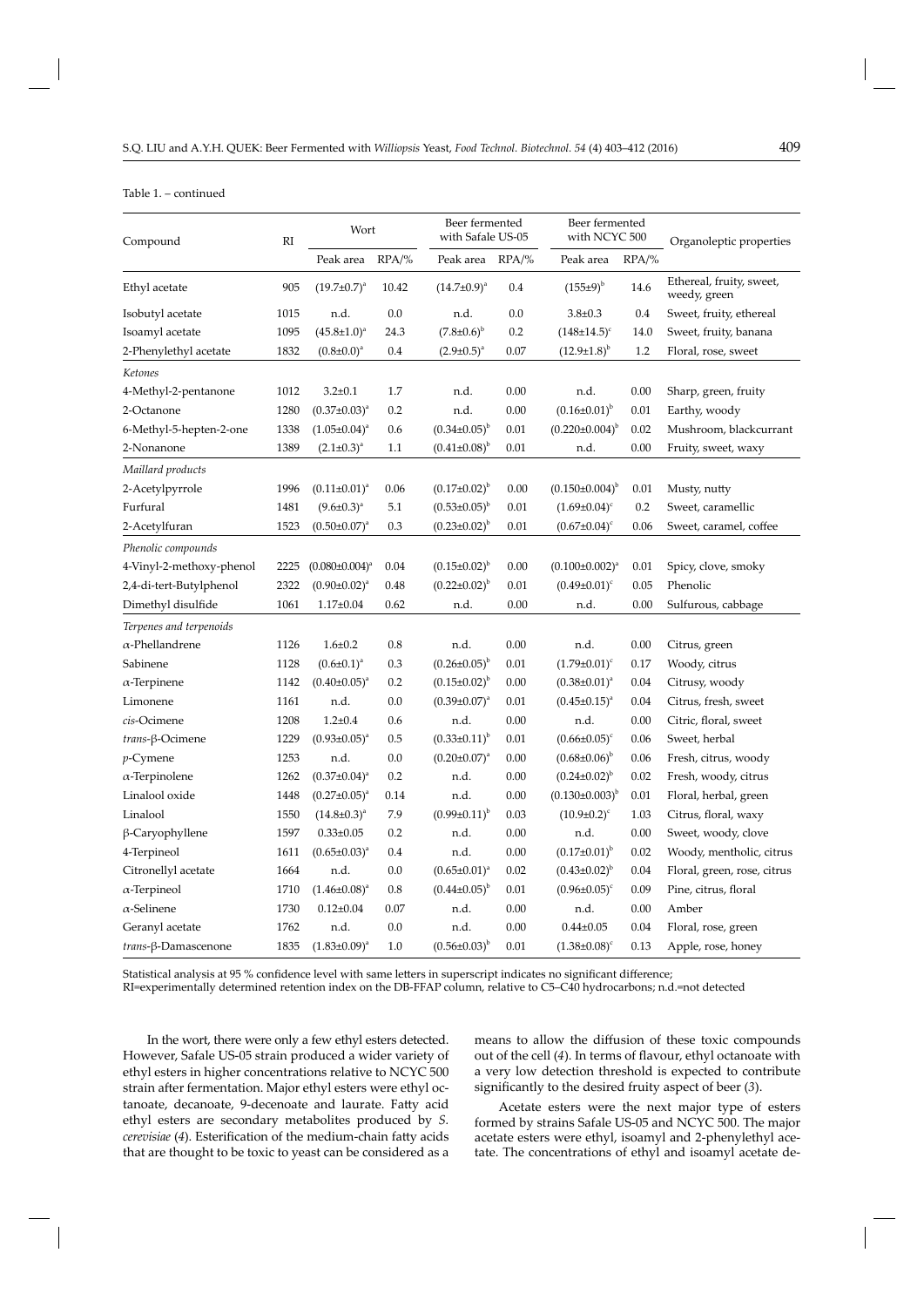tected in the beer fermented with NCYC 500 strain were significantly higher than those detected in the beer fermented with Safale US-05. *Williopsis* yeasts are able to produce high concentrations of acetate esters, in particular isoamyl, ethyl and 2-phenylethyl acetate (*11,12*). The concentration of isoamyl acetate in the beer fermented with Safale US-05 was approx. 20 times lower than in that fermented with NCYC 500. 2-Phenylethyl acetate production by Safale US-05 was 5 times lower than that by NCYC 500 strain. Thus, usage of *Williopsis* to ferment wort would result in a beer with a more distinct fruity, banana-like and floral aroma imparted by higher concentrations of acetate esters (*11*). However, the higher production of ethyl acetate by NCYC 500 strain could lead to a glue-like off--fl avour in beer (*27*).

Methyl esters were produced at low concentrations in both beer samples fermented with Safale US-05 and NCYC 500. These methyl esters were likely products of the esterification of methanol and organic acids. The presence of methanol in fruit and grain-based beverages has been attributed to the demethylation of methylated pectins, possibly due to acid hydrolysis (*28*) or enzyme action.

The major alcohol produced by both yeasts was ethanol, with Safale US-05 strain producing about 5 times more ethanol than NCYC 500 strain (Table 1). Based on <sup>o</sup>Brix approximation, the ethanol volume fraction in the beer fermented with Safale US-05 was 6.9 %, while that of the beer fermented with NCYC 500 strain was 1.7 %. This result was expected, as NCYC 500 strain has been reported to carry out fermentation with low ethanol production (*11,29*). *Williopsis* yeasts seem to predominantly utilize sugars *via* oxidative respiration, producing carbon dioxide and water, but only little ethanol (29). Other major alcohols detected in both beer samples included isobutanol, active amyl, isoamyl and 2-phenethyl alcohol, which are mainly produced *via* branched-chain and aromatic amino acid metabolism (*30*).

Short- to medium-chain fatty acids such as hexanoic, octanoic and decanoic acids were detected in the highest concentrations in both beer samples (Table 1). The fatty acids may be products of yeast metabolism such as β-oxidation of higher fatty acids (31). These fatty acids are important for beer flavour because they themselves are odour-active and can lead to rancid off -flavour at high concentrations. Moreover, they are also one of the starting materials for the synthesis of volatile esters (*32*). In general, fatty acid production by Safale US-05 was higher than by NCYC 500 strain.

Terpenes and terpenoids in wort are mainly derived from added hops. Terpene and terpenoid concentrations generally decreased from day 0 to day 14 in the beer fermented with either Safale US-05 or NCYC 500, with some terpenes becoming undetectable (Table 1). The exception was *p*-cymene, which was not detected in the wort, but was detected in both beer samples fermented with US-05 or NCYC 500 strain.

The most significant terpenoid detected in the wort and the fermented beer samples was linalool (Table 1). Linalool is one of the key odourants that impart a floral, fruity and citrus note to the Cascade and Perle hops

(*33,34*) used in this study. More importantly, linalool is also one of the hop-derived odourants in hopped beer, indicating that the presence of this terpenoid in beer comes at least partly from wort (*35,36*). However, the concentration of linalool found in the beer can be affected by yeast metabolism (*37*). *S. cerevisiae* is able to convert the odourless linalyl glycoside to linalool *via* the action of β-glucosidases (*38*). Yeast has been shown to be able to convert geraniol to linalool (*37,39*), although geraniol was not detected in the wort.

Linalool content could also decrease due to yeast metabolism, as indicated by our results (Table 1). It has been shown that linalool can be converted into other terpenoids such as α-terpineol (*37,39*), which was detected in the final beer samples albeit at levels lower than those in the wort. Linalool could also have been transformed into linalool oxide detected in the beer fermented with NCYC 500 strain. Hence, it must be pointed out that the final concentration of linalool is a net balance of production and utilisation.

Two terpenoid esters were detected in the fermented beer, but not in the wort. Specifically, citronellyl acetate was detected in both beer samples fermented with Safale US-05 and NCYC 500, but geranyl acetate was detected only in the beer fermented with NCYC 500 strain (Table 1). Citronellol was not detected in the wort, but it is possible that citronellyl acetate could have been formed *via* reduction of geranyl acetate (*37*). In addition, although geraniol was also not detected in all the samples, geranyl acetate was still formed. It has been shown that the geraniol to linalool biotransformation reaction is reversible; thus, some linalool present in the wort could have been converted into geraniol *via* yeast metabolism (*37*). Strain NCYC 500, with its higher acetate ester-synthesising activity than that of Safale US-05, could then form geranyl acetate, whereas the latter could not.

Acetaldehyde was the major aldehyde detected in the beer fermented with Safale US-05 strain, but it was not detected in the beer fermented with NCYC 500 strain (Table 1). In *S. cerevisiae*, anaerobic catabolism of sugars to produce ethanol involves production of acetaldehyde as an intermediate. Although most of the acetaldehyde is metabolised, some molecules would still diffuse out of the cell (*40*). Strain NCYC 500 has a low anaerobic fermentative ability; hence, the alcoholic fermentative pathway would not be carried out as extensively as by Safale US-05, resulting in only trace amounts of acetaldehyde formed.

Benzaldehyde was also another major aldehyde detected in the beer fermented by either Safale US-05 or NCYC 500 (Table 1). Benzaldehyde may originate from the oxidative degradation of phenylpyruvic acid during phenylalanine metabolism of yeast (41). 3-Methylbutanal, hexa nal, 2-phenylacetaldehyde and *m*-tolualdehyde (3-me thylbenzaldehyde) were detected in the wort but not in the beer, probably due to yeast-mediated reduction of aldehydes to alcohols. Nonanal, (E)-2-decenal and *o*-tolualdehyde (2-methylbenzaldehyde) identified in both beer samples could be the result of autoxidation of unsaturated fatty acids.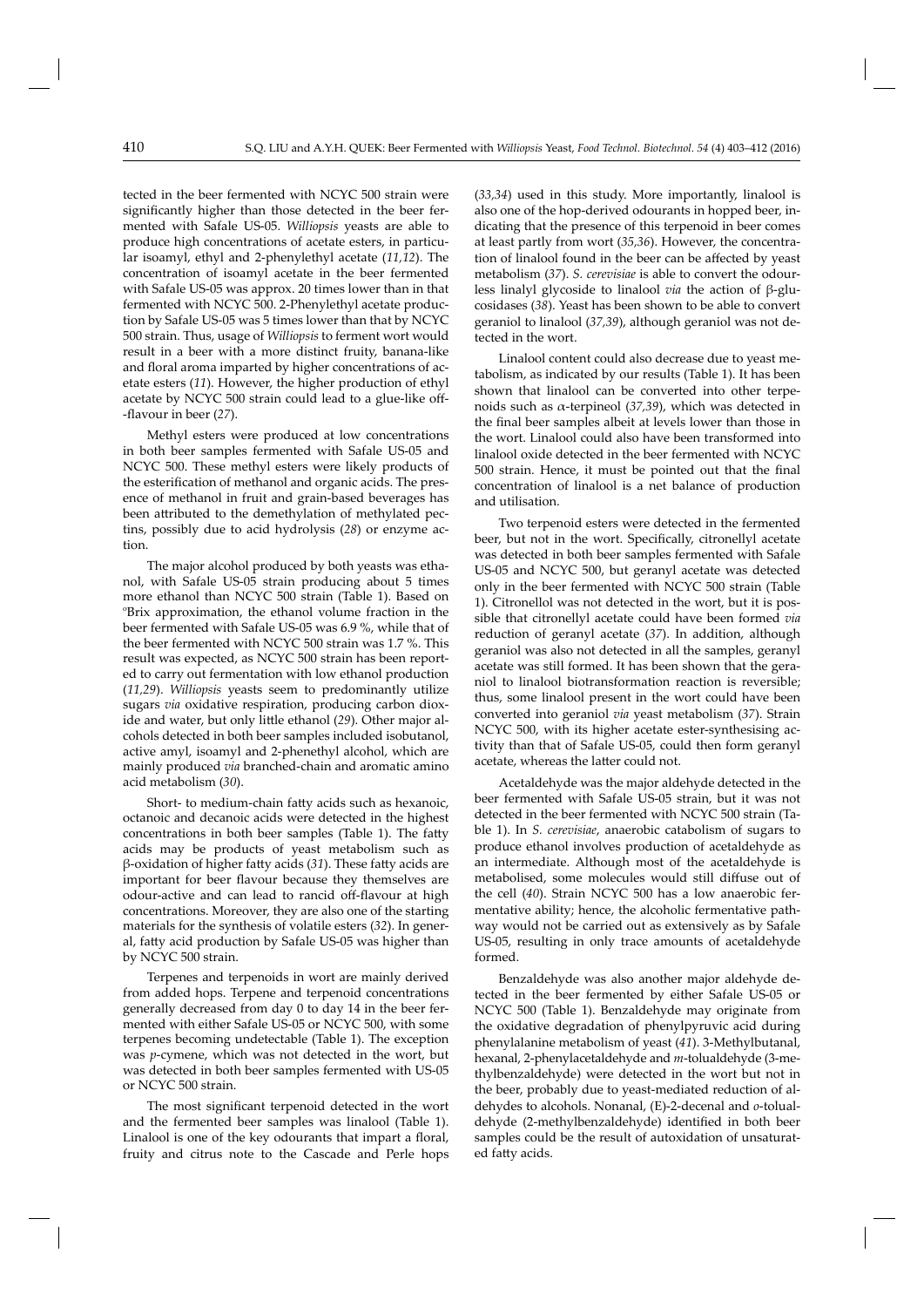# **Conclusions**

The fermentation of sweet wort by a brewer's yeast and a *Williopsis saturnus* yeast was compared. *W. saturnus*  var. *mrakii* NCYC 500 was able to produce higher concentrations of acetate esters and retain better the original terpenoid content. Fermentation with this yeast could be a novel biotechnological way of increasing the desirable fruity and floral flavour of beer while retaining the characteristic hop aroma of the wort. Given that its fermentative ability of sugars is low, this could be a way of brewing extra-fruity low-alcohol beer.

#### **References**

- *1*. Ve rstrepen KJ, Derdelinckx G, Dufour JP, Winderickx J, Thevelein JM, Pretorius IS, Delvaux FR. Flavor-active esters: adding fruitiness to beer. J Biosci Bioeng. 2003;96:110–8. http://dx.doi.org/10.1016/S1389-1723(03)90112-5
- *2*. Ve rstrepen KJ, Van Laere SDM, Vanderhaegen BMP, Derdelinckx G, Dufour JP, Pretorius IS, et al. Expression levels of the yeast alcohol acetyltransferase genes ATF1, Lg-ATF1, and ATF2 control the formation of a broad range of volatile esters. Appl Environ Microbiol. 2003;69:5228–37. http://dx.doi.org/10.1128/AEM.69.9.5228-5237.2003
- *3*. Mason AB, Dufour JP. Alcohol acetyltransferases and the significance of ester synthesis in yeast. Yeast. 2000;16:1287-98. http://dx.doi.org/10.1002/1097-0061(200010)16:14<1287::AID-YEA613>3.0.CO;2-I
- *4*. Sa erens SMG, Verstrepen KJ, Van Laere SDM, Voet ARD, Van Dijck P, Delvaux FR, Thevelein JM. The Saccharomyces cerevisiae EHT1 and EEB1 genes encode novel enzymes with medium-chain fatty acid ethyl ester synthesis and hydrolysis capacity. J Biol Chem. 2006;281:4446–56. http://dx.doi.org/10.1074/jbc.M512028200
- 5. Saerens SMG, Delvaux F, Verstrepen KJ, van Dijck P, Thevelein JM, Delvaux FR. Parameters affecting ethyl ester production by Saccharomyces cerevisiae during fermentation. Appl Environ Microbiol. 2008;74:454–61. http://dx.doi.org/10.1128/AEM.01616-07
- *6*. Wy man C. Handbook on bioethanol: production and utilization. Boca Raton, FL, USA: CRC Press; 1996.
- *7*. Oliver G, Colicchio T. The Oxford companion to beer. Oxford, UK: Oxford University Press; 2011.
- 8. Vanderhaegen B, Neven H, Coghe S, Verstrepen KJ, Derdelinckx G, Verachtert H. Bioflavoring and beer refermentation. Appl Microbiol Biotechnol. 2003;62:140–50. http://dx.doi.org/10.1007/s00253-003-1340-5
- *9*. James SA, Roberts IN, Collins MD. Phylogenetic heterogeneity of the genus Williopsis as revealed by 18S rRNA gene sequences. Int J Syst Evol Microbiol. 1998;48:591–6. http://dx.doi.org/10.1099/00207713-48-2-591
- 10. Liu SQ, Tsao M. Inhibition of spoilage yeasts in cheese by killer yeast Williopsis saturnus var*.* saturnus. Int J Food Microbiol. 2009;131:280–2. htt p://dx.doi.org/10.1016/j.ij foodmicro.2009.03.009
- 11. Yilmaztekin M, Erten H, Cabaroglu T. Production of isoamyl acetate from sugar beet molasses by Williopsis saturnus var. saturnus. J Inst Brew. 2008;114:34–8. http://dx.doi.org/10.1002/j.2050-0416.2008.tb00303.x
- *12*. Inoue Y, Fukuda K, Wakai Y, Sudsai T, Kimura A. Ester formation by a yeast Hansenula mrakii IFO 0895: contribution of esterase for iso-amyl acetate production in sake brewing. LWT – Food Sci Technol. 1994;27:189–93. http://dx.doi.org/10.1006/fstl.1994.1037
- 13. Inoue Y, Trevanichi S, Fukuda K, Izawa S, Wakai Y, Kimura A. Roles of esterase and alcohol acetyltransferase on production of isoamyl acetate in Hansenula mrakii. J Agric Food Chem. 1997;45:644–9. http://dx.doi.org/10.1021/jf960648o
- *14*. Yeo HQ, Liu SQ. An overview of selected specialty beers developments, challenges and prospects. Int J Food Sci Technol. 2014;49:1607–18. http://dx.doi.org/10.1111/ijfs.12488
- *15.* NIST08 Mass Spectral Library. Gaithersburg, MD, USA: National Institute of Standards and Technology. Available from: http://chemsw.farhawk.com/NIST08/.
- 16. Wiley 275 Library. Ringoes, NJ, USA: Scientific Instrument Services, Inc. (SIS). Available from: http://www.sisweb.com/ soft ware/ms/wiley.htm/.
- 17. Lee PR, Ong YL, Yu B, Curran P, Liu SQ. Evolution of volatile compounds in papaya wine fermented with three Williopsis saturnus yeasts. Int J Food Sci Technol. 2010;45:2032–41. http://dx.doi.org/10.1111/j.1365-2621.2010.02369.x
- 18. Li X, Yu B, Curran P, Liu SQ. Impact of two Williopsis yeast strains on the volatile composition of mango wine. Int J Food Sci Technol. 2012;47:808–15. http://dx.doi.org/10.1111/j.1365-2621.2011.02912.x
- *19*. W ickerham LJ, Burton KA. Phylogeny and biochemistry of the genus Hansenula. Bacteriol Rev. 1962;26:382–97.
- 20. De Deken RH. The Crabtree effect: a regulatory system in yeast. Microbiology. 1966;44:149–56. http://dx.doi.org/10.1099/00221287-44-2-149
- 21. Lagunas R. Sugar transport in Saccharomyces cerevisiae. FEMS Microbiol Rev. 1993;104:229–42. http://dx.doi.org/10.1111/j.1574-6968.1993.tb05869.x
- *22*. Gancedo JM. Yeast carbon catabolite repression. Microbiol Mol Biol Rev. 1998;62:334–61.
- 23. National Collection of Yeast Cultures (NCYC). Norwich, UK: Institute of Food Research, Norwich Research Park. Available from: http://www.ncyc.co.uk/.
- *24*. Swiegers JH, Saerens SMG, Pretorius IS. The development of yeast strains as tools for adjusting the flavor of fermented beverages to market specifications. In: Havkin-Frenkel D, Belanger FC, editors. Biotechnology in flavor production. Ames, IA, USA: Blackwell Publishing Ltd; 2009. pp.1–55. http://dx.doi.org/10.1002/9781444302493.ch1
- 25. Montenegro P, Valente IM, Goncalves LM, Rodrigues JA, Barros AA. Single determination of  $\alpha$ -ketoglutaric acid and pyruvic acid in beer by HPLC with UV detection. Anal Methods. 2011;3:1207–12. http://dx.doi.org/10.1039/C0AY00669F
- 26. Moreno-Arribas VM, Polo CM. Wine chemistry and biochemistry. New York, NY, USA: Springer; 2009. http://dx.doi.org/10.1007/978-0-387-74118-5
- 27. Ragazzo-Sanchez JA, Chalier P, Chevalier-Lucia D, Calderon-Santoyo M, Ghommidh C. Off-flavours detection in alcoholic beverages by electronic nose coupled to GC. Sens Actuat B: Chem. 2009*;*140:29–34. http://dx.doi.org/10.1016/j.snb.2009.02.061
- *28*. Kim WJ, Smit CJB, Rao VNM. Demethylation of pectin using acid and ammonia. J Food Sci. 1978;43:74–8. http://dx.doi.org/10.1111/j.1365-2621.1978.tb09739.x
- 29. Erten H, Campbell I. The production of low-alcohol wines by aerobic yeasts. J Inst Brew. 2001;107:207–15. http://dx.doi.org/10.1002/j.2050-0416.2001.tb00092.x
- 30. Hazelwood LA, Daran JM, van Maris AJA, Pronk JT, Dickinson JR. The Ehrlich pathway for fusel alcohol production: a century of research on Saccharomyces cerevisiae metabolism. Appl Environ Microbiol. 2008;74:2259–66. http://dx.doi.org/10.1128/AEM.02625-07